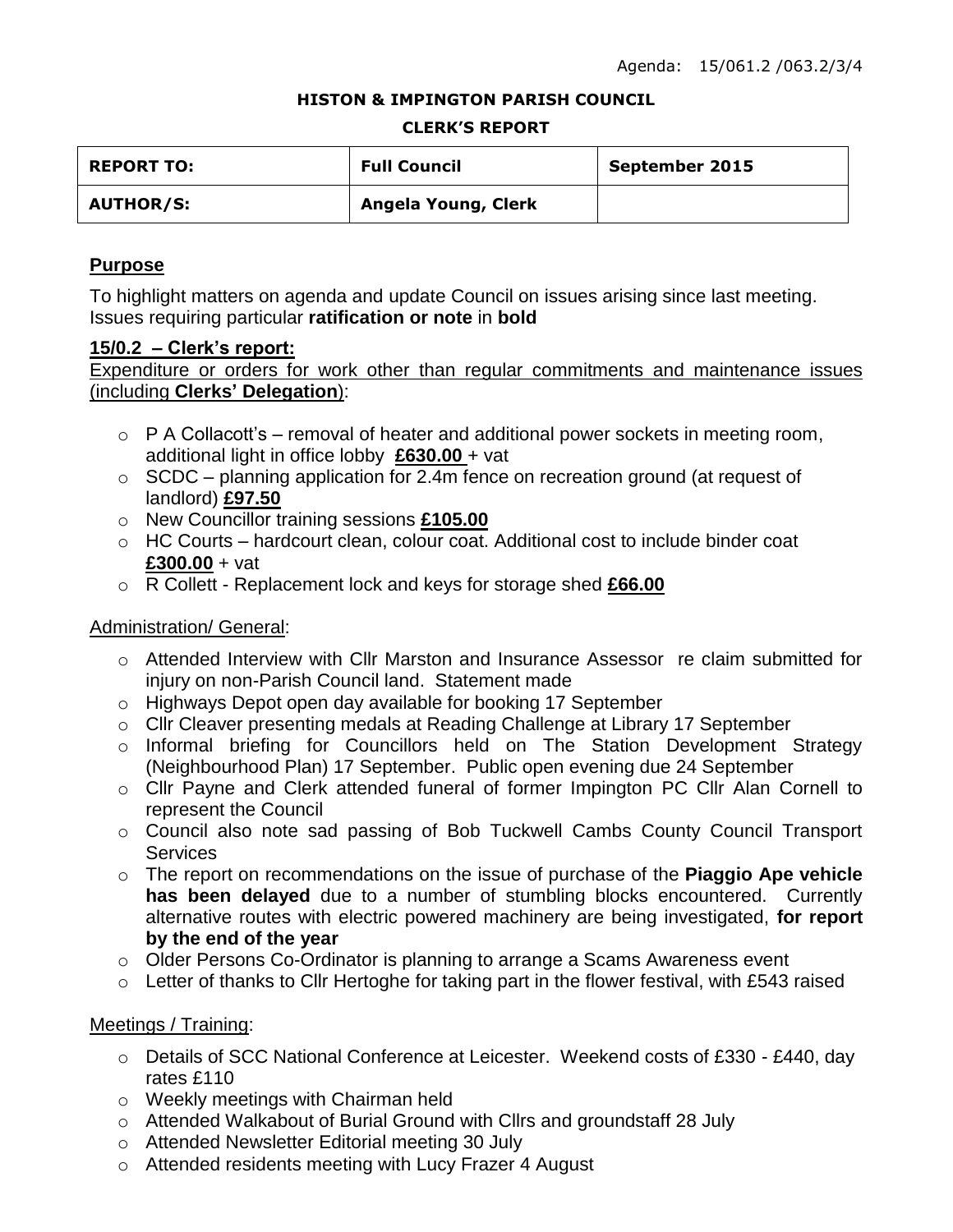- o Cllr Abdullah represented Parish Council at Police meeting re parking 5 August
- o Attended meetings with local landowner with Cllr Davies 18 August, Cllr Jenkins 1 **September**
- o Attended scoping meeting with Internal Auditor, Cllr Payne and RFO 8 September. First visit due 24 September
- o Cllr Cahn to attend Councillor Training during September/October
- o Attended Finance members discussion session 14 September
- o RFO and clerk enrolled on Excel course during September/October
- o Clerk attending CAPALC **Clerk's Catch Up day £25 2 October – office will be unmanned**
- o Cllr Marston attending Homefield Hereward Residents Association AGM 8 October
- o SCDC Parish/Cabinet Liaison meeting 6.30pm 14 October

# Staff matters and holiday/TOIL dates:

- o AY now routinely takes Wednesday as day off. LM continues to take Fridays. Both are subject to change if diary/workload dictates
- $\circ$  CP normally now in parish office Wednesday Friday, with more limited hours Monday and Tuesday. Further 3 month period agreed at Orchard Park, for review December 2015
- o AC normally in parish office Monday Wednesday**, term time only**
- o Councillors please note that instructions for work by Apprentice should always come through the office / Mr Campin
- o **Please let Clerk know your holiday dates** as this aids arrangements in the Council diary.

Author: Angela Young 15.09.15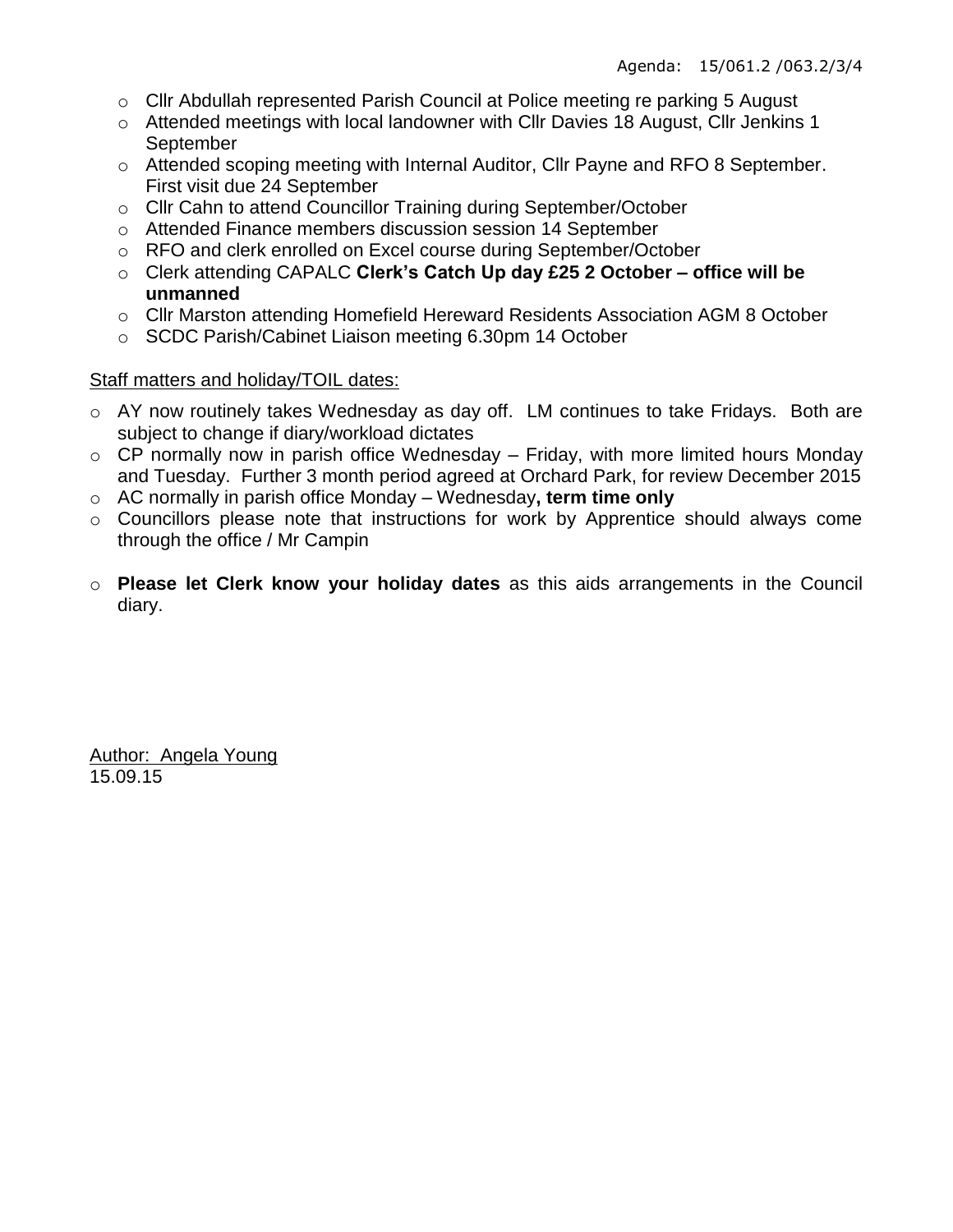#### **HISTON & IMPINGTON PARISH COUNCIL**

### **FINANCE REPORT**

| <b>REPORT TO:</b> | <b>Full Council</b>                   | 15 September 2015 |
|-------------------|---------------------------------------|-------------------|
| <b>AUTHOR/S:</b>  | Lynda Marsh, Office<br><b>Manager</b> |                   |

# **Purpose**

To list accounts paid by delegated approval, and payment of outstanding accounts

| $\circ$ Accounts paid by delegated approval – to note only:                              |            |
|------------------------------------------------------------------------------------------|------------|
| Barclaycard (DDR) Domain renewal, office supplies £75.92 + vat £9.90                     | £85.82     |
| <b>SCDC</b> Planning application 2.4m fence at rec £97.50                                | £97.50     |
| M4 Administration - wages, NI and Pension £10,597.71                                     | £10,597.71 |
| M4 Rec Groundsman expenses £25.53                                                        | £25.53     |
| British Gas (DDR) electricity account £812.06 + vat £162.41                              | £974.47    |
| London Fuel Ltd (DDR) unleaded fuel £22.31 + vat £4.46                                   | £26.77     |
| <b>IVC</b> training (Microsoft excel introduction) $x \, 2 \, \text{\textsterling}68.00$ | £68.00     |
| Ridgeons paint, cable ties $£39.33 + \text{vat } £7.87$                                  | £47.20     |
| AmeyCespa annual charge for trade waste £930.00 + vat £186.00                            | £1,116.00  |
| N Unwin grasscutting at rec (prior to apprentice starting) £832.50                       | £832.50    |
| N Unwin grasscutting at allotments £50.00                                                | £50.00     |
| L M Dewar Cleaning Service pavilion (June and July) £692.22                              | £692.22    |
| Methodist Church refreshements 'Big Tidy Up' £20.00                                      | £20.00     |
| <b>Buchans Landscapes</b> grasscutting July $£1,959.36 + \text{vat } 3391.87$            | £2,351.23  |
| Roger Hovells office and bus shelter cleaning £82.50                                     | £82.50     |
| Copy IT Solutions copier reading $£27.47 + \text{vat } £5.50$                            | £32.97     |
| CCC youth work - Summer term $£6,311.56 +$ vat £1,262.30                                 | £7,573.86  |
| Way Project Youth - training (for volunteer) £55.00                                      | £55.00     |
| <b>PWLB</b> (DDR) Pavilion loan pmt 20 of 50, completion loan pmt 18 of 48 £12,658.86    | £12,658.86 |
| London Fuel Ltd (DDR) unleaded fuel $£11.25 +$ vat £2.25                                 | £13.50     |
| British Telecom (DDR) telephone / broadband £173.32 + vat £34.66                         | £207.98    |
| <b>Accounts for approval:</b>                                                            |            |
| King & Co 'Deed of Grant' vat element of invoice to CCC £80.00                           | £80.00     |
| Roger Hovells office cleaning £30.00                                                     | £30.00     |
| Acacia Tree Surgery work at The Coppice £325.00 + vat £65.00                             | £390.00    |
| <b>CamAlarms</b> 50% half year service Fire Alarm System £68.00 + vat £13.60             | £81.60     |
| Site & Maintenance weld goal $£68.00 +$ vat £13.60                                       | £81.60     |
| <b>Broxap</b> goal nets, measuring tape $£86.17 + \text{vat } £17.23$                    | £103.40    |
| <b>Buchans Landscape</b> grasscutting $-$ August $£1,928.39 +$ vat £385.67               | £2,314.06  |
| Parish Online annual fee £70.00 + vat £14.00                                             | £84.00     |
| <b>PHS Group plc</b> Duty of Care certificate $f71.95 + 121.39$                          | FRA 34     |

| <b>I HO GIVAD DIC</b> DUIY OF CATE CERINGAI <del>C</del> LI 1.33 T VALL 14.03                | LOU.J+    |  |
|----------------------------------------------------------------------------------------------|-----------|--|
| <b>Pestbusters Ltd</b> (previously 5 Star Pest Control) quarterly charge £70.00 + vat £14.00 |           |  |
|                                                                                              | £84.00    |  |
| <b>ESPO</b> office supplies $£25.49 + \text{vat } £5.10$                                     | £30.59    |  |
| Peter Dann Consulting Engineers drainage report (tennis courts) 50% pre-contract             |           |  |
| £1,875.00 + vat £375.00                                                                      | £2,250.00 |  |

**Northmore Assoc Ltd** advice re electrical infrastructure at rec (tennis Courts)